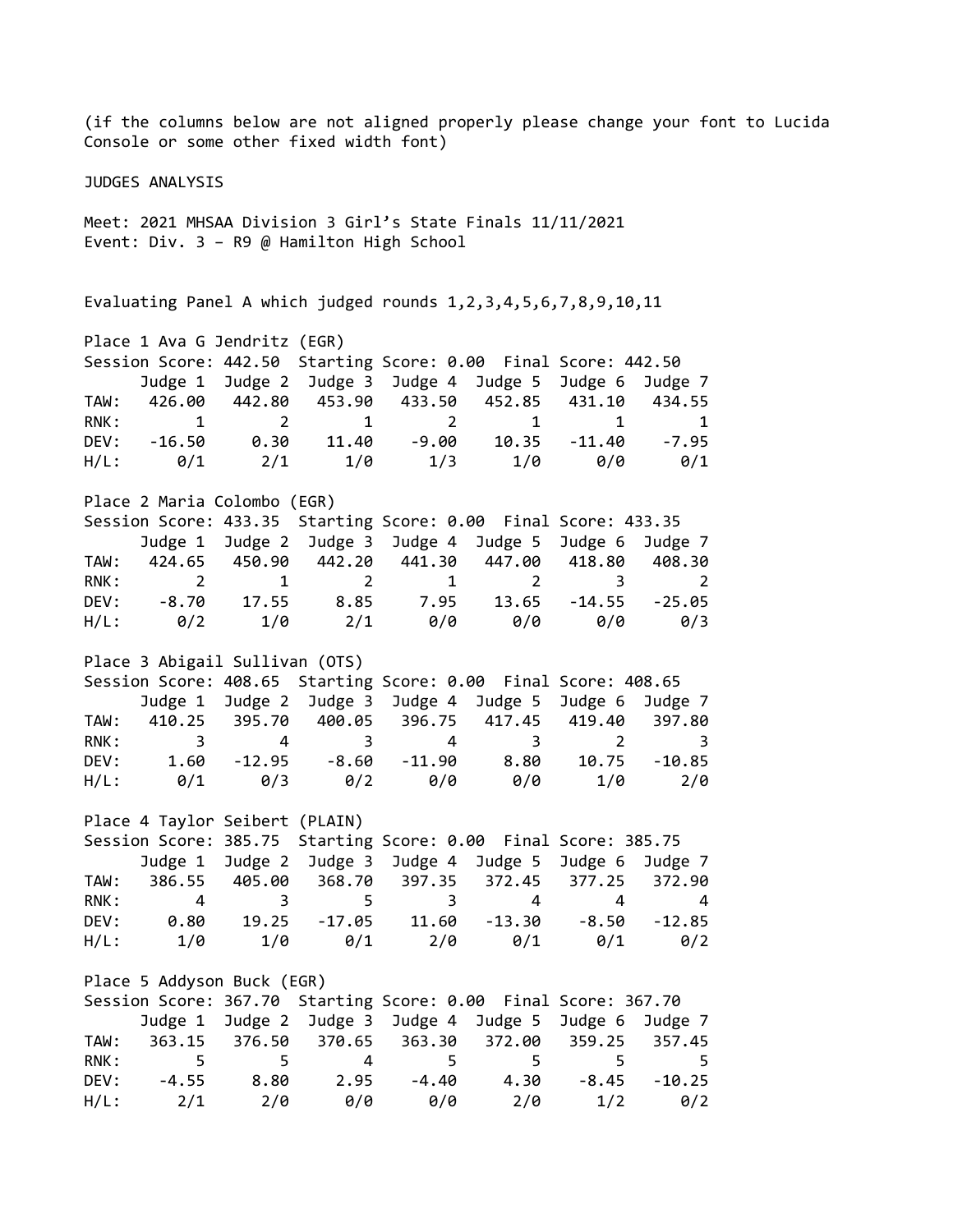Place 6 Kennedi Reed (OTS) Session Score: 344.15 Starting Score: 0.00 Final Score: 344.15 Judge 1 Judge 2 Judge 3 Judge 4 Judge 5 Judge 6 Judge 7 TAW: 361.95 353.40 332.40 333.15 346.35 345.75 334.95 RNK: 6 7 7 6 6 6 7 DEV: 17.80 9.25 -11.75 -11.00 2.20 1.60 -9.20 H/L: 1/0 1/0 0/1 0/0 0/0 0/1 0/2 Place 7 Lauren Plockmeyer (HOLCH) Session Score: 328.55 Starting Score: 0.00 Final Score: 328.55 Judge 1 Judge 2 Judge 3 Judge 4 Judge 5 Judge 6 Judge 7 TAW: 341.85 373.80 289.35 323.40 307.95 328.80 335.55 RNK: 8 6 10 8 8 7 6 DEV: 13.30 45.25 -39.20 -5.15 -20.60 0.25 7.00 H/L: 0/1 6/0 0/3 0/0 0/0 0/0 1/0 Place 8 Anevay Hager (HAM) Session Score: 323.20 Starting Score: 0.00 Final Score: 323.20 Judge 1 Judge 2 Judge 3 Judge 4 Judge 5 Judge 6 Judge 7 TAW: 317.70 319.05 344.25 323.55 324.45 306.90 321.45 RNK: 10 9 6 7 7 10 9 DEV: -5.50 -4.15 21.05 0.35 1.25 -16.30 -1.75 H/L: 0/1 2/3 4/0 0/0 0/0 0/1 1/1 Place 9 Clara Hoag (SOHV) Session Score: 304.80 Starting Score: 0.00 Final Score: 304.80 Judge 1 Judge 2 Judge 3 Judge 4 Judge 5 Judge 6 Judge 7 TAW: 344.70 299.40 292.80 293.10 286.05 317.70 320.40 RNK: 7 13 9 12 10 8 10 DEV: 39.90 -5.40 -12.00 -11.70 -18.75 12.90 15.60 H/L: 5/0 0/1 1/2 0/0 0/1 0/0 0/0 Place 10 Hope Weeda (GVCC) Session Score: 304.35 Starting Score: 0.00 Final Score: 304.35 Judge 1 Judge 2 Judge 3 Judge 4 Judge 5 Judge 6 Judge 7 TAW: 300.00 306.75 264.90 312.60 273.45 309.45 322.65 RNK: 12 11 12 9 12 9 8 DEV: -4.35 2.40 -39.45 8.25 -30.90 5.10 18.30 H/L: 1/0 1/0 0/2 0/0 0/1 0/0 3/0 Place 11 Ella Sterken (HUC) Session Score: 292.20 Starting Score: 0.00 Final Score: 292.20 Judge 1 Judge 2 Judge 3 Judge 4 Judge 5 Judge 6 Judge 7 TAW: 303.00 314.70 253.80 291.90 275.55 285.30 316.05 RNK: 11 10 15 13 11 12 11 DEV: 10.80 22.50 -38.40 -0.30 -16.65 -6.90 23.85 H/L: 2/0 1/0 0/4 0/0 0/0 1/1 2/0

Place 12 Sami Cook (ALL)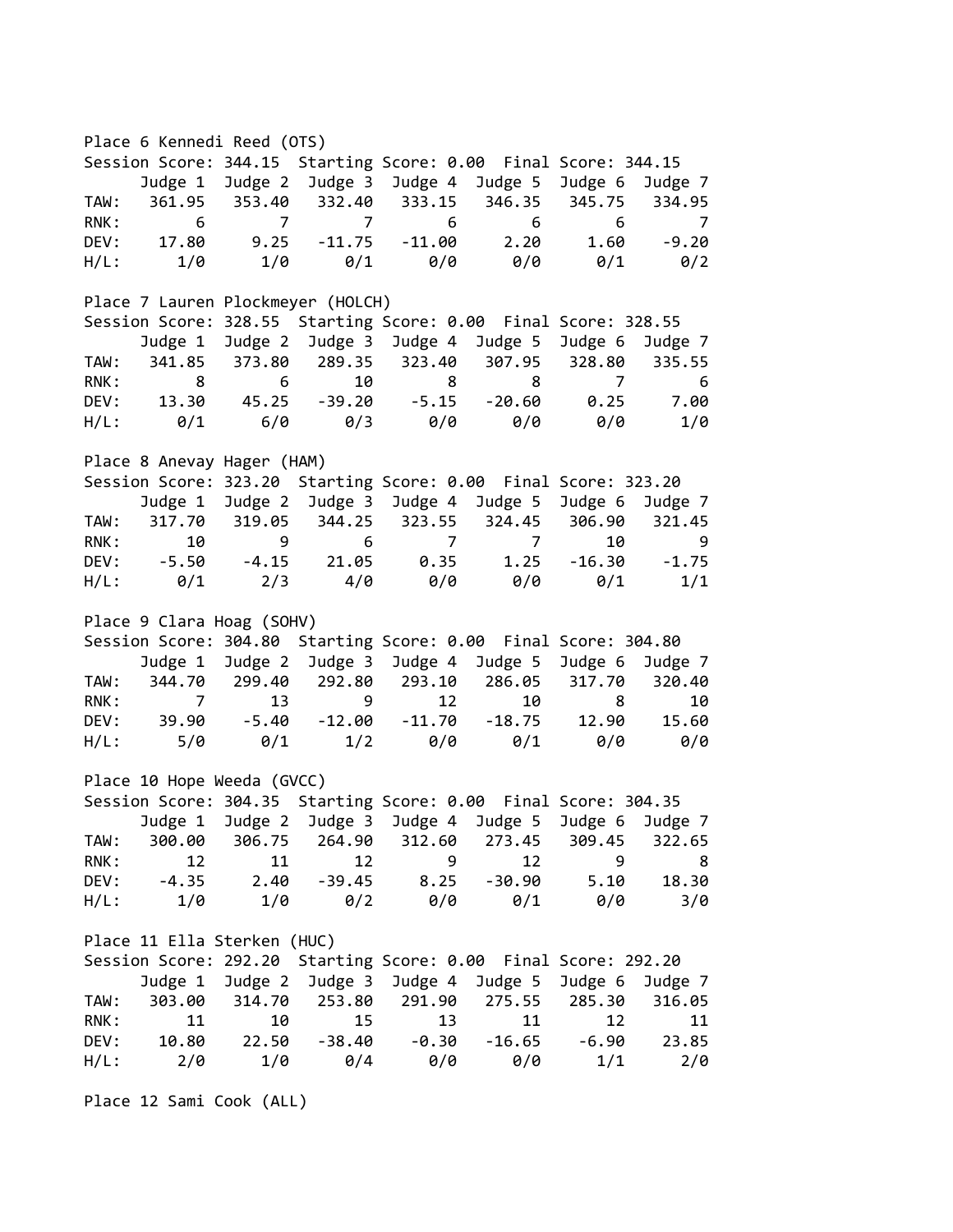Session Score: 279.60 Starting Score: 0.00 Final Score: 279.60 Judge 1 Judge 2 Judge 3 Judge 4 Judge 5 Judge 6 Judge 7 TAW: 324.75 269.10 249.90 285.45 250.20 297.75 293.10 RNK: 9 18 17 14 19 11 12 DEV: 45.15 -10.50 -29.70 5.85 -29.40 18.15 13.50 H/L: 6/0 0/0 0/2 0/0 0/1 0/0 0/0 Place 13 Olivia VanVliet (HOLCH) Session Score: 277.45 Starting Score: 0.00 Final Score: 277.45 Judge 1 Judge 2 Judge 3 Judge 4 Judge 5 Judge 6 Judge 7 TAW: 279.30 324.45 236.55 284.70 256.95 281.85 273.60 RNK: 15 8 19 15 18 13 16 DEV: 1.85 47.00 -40.90 7.25 -20.50 4.40 -3.85 H/L: 0/0 5/0 0/3 0/0 0/0 0/1 0/1 Place 13 Layla Winklepleck (HAM) Session Score: 277.45 Starting Score: 0.00 Final Score: 277.45 Judge 1 Judge 2 Judge 3 Judge 4 Judge 5 Judge 6 Judge 7 TAW: 274.50 282.45 294.90 272.40 272.10 243.60 271.80 RNK: 16 16 8 17 13 19 18 DEV: -2.95 5.00 17.45 -5.05 -5.35 -33.85 -5.65 H/L: 2/1 1/0 3/0 1/0 0/0 0/4 0/0 Place 15 Naomi Grix (GRCHS) Session Score: 276.75 Starting Score: 0.00 Final Score: 276.75 Judge 1 Judge 2 Judge 3 Judge 4 Judge 5 Judge 6 Judge 7 TAW: 292.65 288.00 249.45 299.10 257.25 273.45 275.70 RNK: 13 15 18 10 17 14 14 DEV: 15.90 11.25 -27.30 22.35 -19.50 -3.30 -1.05 H/L: 3/1 1/0 0/4 1/0 0/0 0/1 0/0 Place 16 Sydney Koning (HOLCH) Session Score: 272.10 Starting Score: 0.00 Final Score: 272.10 Judge 1 Judge 2 Judge 3 Judge 4 Judge 5 Judge 6 Judge 7 TAW: 286.50 304.80 255.75 269.10 257.85 263.40 284.10 RNK: 14 12 14 18 15 16 13 DEV: 14.40 32.70 -16.35 -3.00 -14.25 -8.70 12.00 H/L: 0/0 2/0 0/1 0/1 0/1 0/0 0/1 Place 17 Ella VandenBerg (GRCHS) Session Score: 270.25 Starting Score: 0.00 Final Score: 270.25 Judge 1 Judge 2 Judge 3 Judge 4 Judge 5 Judge 6 Judge 7 TAW: 273.75 293.55 262.05 295.20 264.30 267.75 270.15 RNK: 17 14 13 11 14 15 19 DEV: 3.50 23.30 -8.20 24.95 -5.95 -2.50 -0.10 H/L: 1/0 1/0 0/0 0/0 0/0 1/2 0/2 Place 18 Sophia Brakora (SPLK)

Session Score: 268.05 Starting Score: 0.00 Final Score: 268.05 Judge 1 Judge 2 Judge 3 Judge 4 Judge 5 Judge 6 Judge 7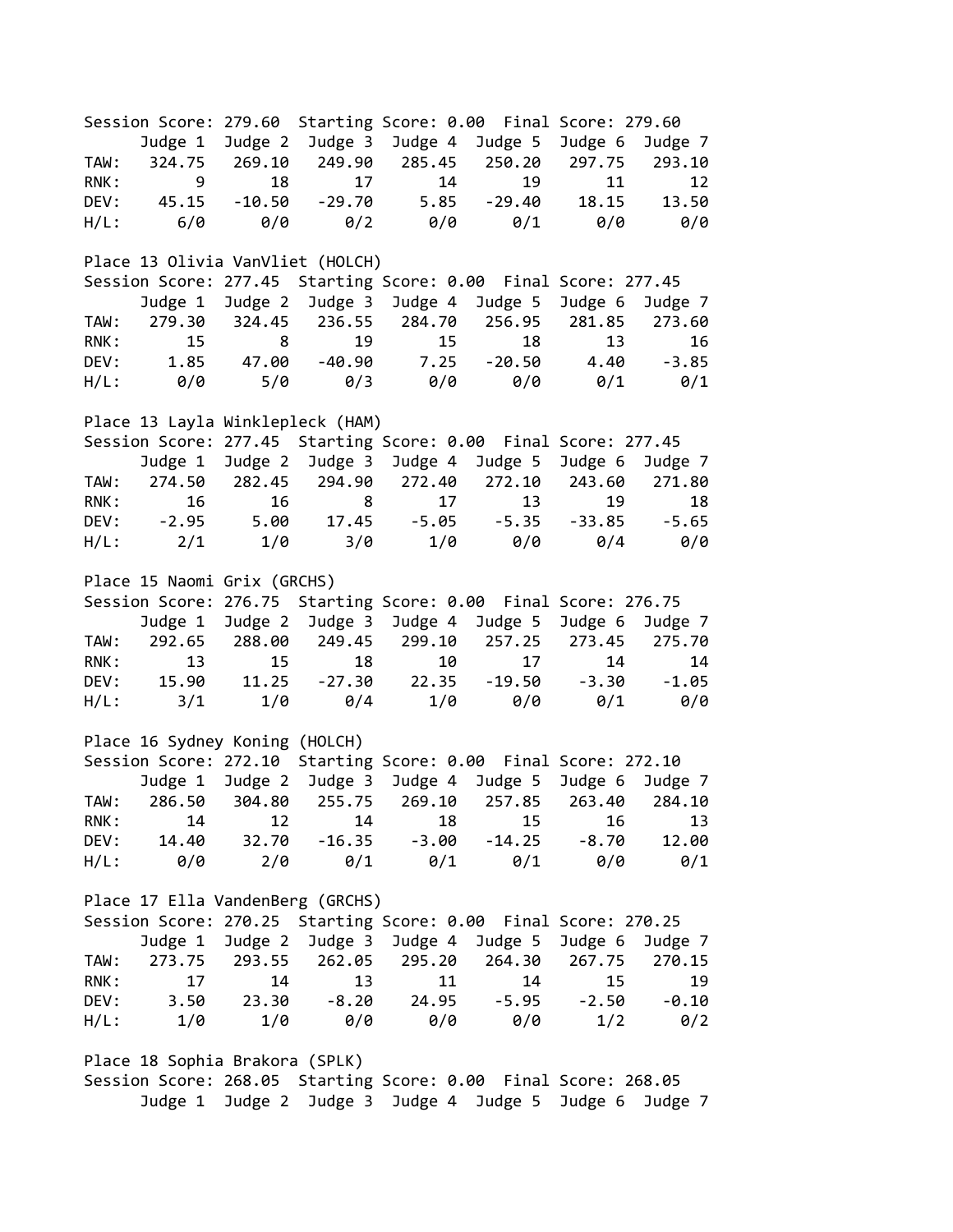TAW: 268.50 266.85 271.05 256.65 292.05 252.00 273.90 RNK: 18 19 11 19 9 18 15 DEV: 0.45 -1.20 3.00 -11.40 24.00 -16.05 5.85 H/L: 0/1 1/1 0/1 0/1 3/0 0/2 1/0 Place 19 Izabelle Keckler (PLAIN) Session Score: 264.40 Starting Score: 0.00 Final Score: 264.40 Judge 1 Judge 2 Judge 3 Judge 4 Judge 5 Judge 6 Judge 7 TAW: 257.70 280.95 253.80 272.85 257.85 262.80 273.30 RNK: 19 17 15 16 15 17 17 DEV: -6.70 16.55 -10.60 8.45 -6.55 -1.60 8.90 H/L: 1/2 0/0 0/2 1/1 0/0 0/0 1/0 Place 20 Jadyn Erdody (PLAIN) Session Score: 195.85 Starting Score: 0.00 Final Score: 195.85 Judge 1 Judge 2 Judge 3 Judge 4 Judge 5 Judge 6 Judge 7 TAW: 200.55 192.75 184.20 196.20 191.25 199.50 202.35 RNK: 20 21 20 21 20 20 21 DEV: 4.70 -3.10 -11.65 0.35 -4.60 3.65 6.50 H/L: 1/0 0/0 0/0 2/0 0/1 0/0 1/0 Place 21 Lily McGowan (GRCHS) Session Score: 190.20 Starting Score: 0.00 Final Score: 190.20 Judge 1 Judge 2 Judge 3 Judge 4 Judge 5 Judge 6 Judge 7 TAW: 185.70 185.25 183.30 206.85 174.90 192.30 207.90 RNK: 23 22 21 20 23 22 20 DEV: -4.50 -4.95 -6.90 16.65 -15.30 2.10 17.70 H/L: 0/0 0/0 0/0 2/0 0/1 0/0 3/0 Place 21 Sabrina Iverson (HOLCH) Session Score: 190.20 Starting Score: 0.00 Final Score: 190.20 Judge 1 Judge 2 Judge 3 Judge 4 Judge 5 Judge 6 Judge 7 TAW: 196.80 227.85 175.95 189.30 183.90 194.10 173.25 RNK: 22 20 23 22 21 21 23 DEV: 6.60 37.65 -14.25 -0.90 -6.30 3.90 -16.95 H/L: 1/0 5/0 0/0 0/0 0/0 0/0 0/2 Place 23 Callie Borst (ALL) Session Score: 184.55 Starting Score: 0.00 Final Score: 184.55 Judge 1 Judge 2 Judge 3 Judge 4 Judge 5 Judge 6 Judge 7 TAW: 198.75 183.45 181.80 179.70 179.70 191.40 192.30 RNK: 21 23 22 23 22 23 22 DEV: 14.20 -1.10 -2.75 -4.85 -4.85 6.85 7.75 H/L: 2/0 0/1 0/1 0/1 0/0 0/0 0/1 Place 24 Sarah Colvin (SPLK) Session Score: 120.40 Starting Score: 0.00 Final Score: 120.40 Judge 1 Judge 2 Judge 3 Judge 4 Judge 5 Judge 6 Judge 7 TAW: 133.35 118.05 120.15 102.15 129.15 114.45 122.85 RNK: 25 26 24 27 24 27 25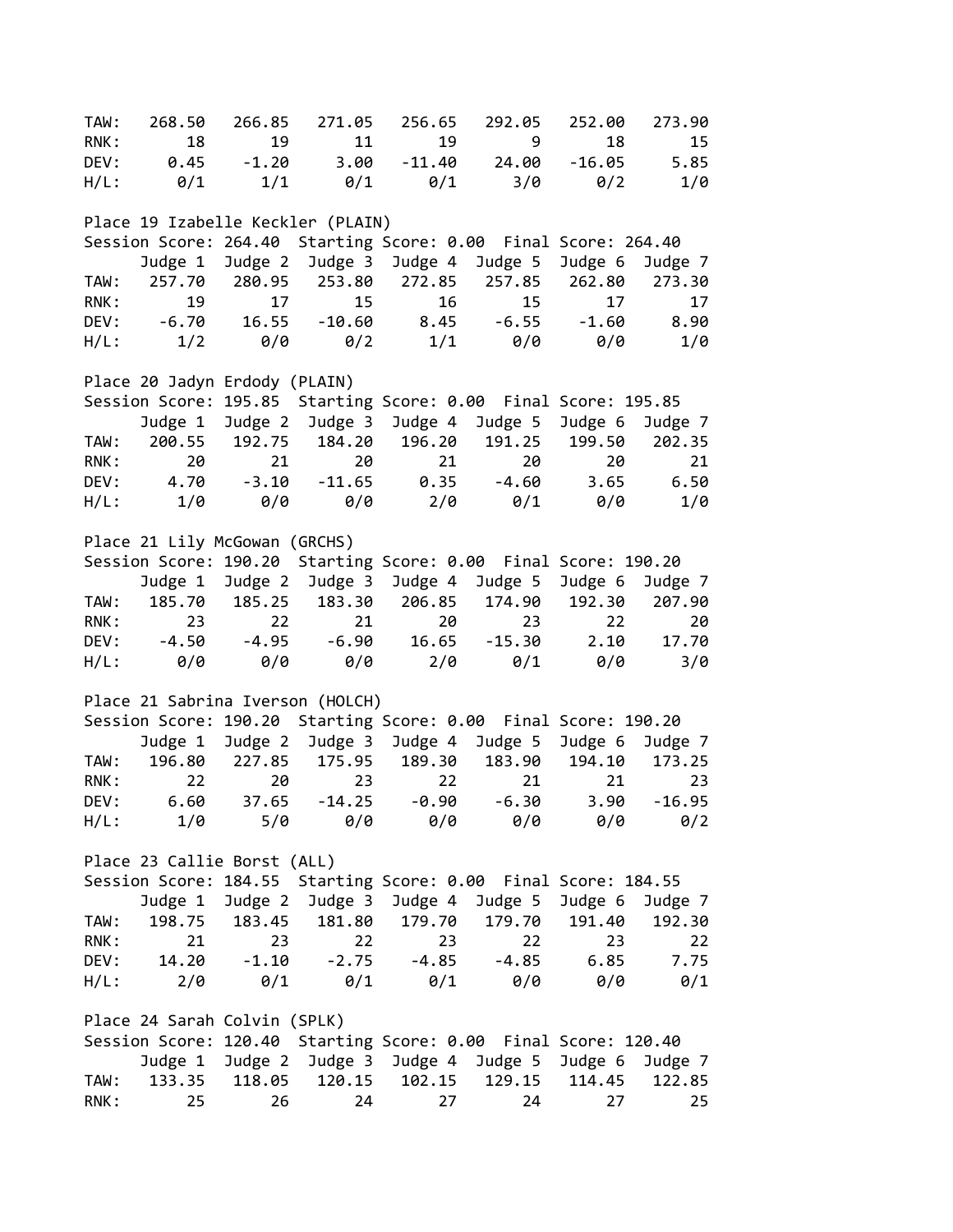| DEV:                             | 12.95                           | $-2.35$    | $-0.25$                              |                             | $-18.25$ 8.75                                                  | $-5.95$       | 2.45            |  |  |
|----------------------------------|---------------------------------|------------|--------------------------------------|-----------------------------|----------------------------------------------------------------|---------------|-----------------|--|--|
| $H/L$ :                          | 1/0                             |            |                                      | $0/1$ $0/0$ $0/2$           | 1/0                                                            | 0/0           | 2/0             |  |  |
|                                  | Place 25 Abbie Smith (GVCC)     |            |                                      |                             |                                                                |               |                 |  |  |
|                                  |                                 |            |                                      |                             | Session Score: 118.25 Starting Score: 0.00 Final Score: 118.25 |               |                 |  |  |
|                                  |                                 |            |                                      |                             | Judge 1 Judge 2 Judge 3 Judge 4 Judge 5                        |               | Judge 6 Judge 7 |  |  |
| TAW:                             |                                 |            |                                      | 119.25 122.85 113.10 119.40 |                                                                | 109.65 126.75 | 126.75          |  |  |
| RNK:                             | 26                              | 24         | 25                                   | $\overline{\phantom{1}}$ 25 | 27                                                             | 24            | 24              |  |  |
| DEV:                             | 1.00                            |            | $4.60 - 5.15$                        | 1.15                        | $-8.60$                                                        | 8.50          | 8.50            |  |  |
| $H/L$ :                          | 0/1                             |            | $1/0$ 0/0                            | 0/0                         | 0/0                                                            | 0/0           | $1/\theta$      |  |  |
|                                  | Place 26 Hailey Bowe (OTS)      |            |                                      |                             |                                                                |               |                 |  |  |
|                                  |                                 |            |                                      |                             | Session Score: 115.40 Starting Score: 0.00 Final Score: 115.40 |               |                 |  |  |
|                                  |                                 |            |                                      |                             | Judge 1 Judge 2 Judge 3 Judge 4 Judge 5 Judge 6 Judge 7        |               |                 |  |  |
| TAW:                             |                                 |            |                                      | 134.70 110.85 108.00 118.80 |                                                                | 111.15 116.25 | 119.10          |  |  |
| RNK:                             |                                 | 24         | 27<br>27                             |                             | 25<br>26                                                       | 26            | 26              |  |  |
|                                  |                                 |            |                                      |                             | DEV: 19.30 -4.55 -7.40 3.40 -4.25 0.85                         |               | 3.70            |  |  |
| H/L:                             | 4/0                             |            |                                      | 0/0 0/1 0/0                 | 0/1                                                            | 0/0           | 0/0             |  |  |
|                                  |                                 |            |                                      |                             |                                                                |               |                 |  |  |
|                                  |                                 |            | Place 27 Lainy VanderPloeg (GRCHS)   |                             |                                                                |               |                 |  |  |
|                                  |                                 |            |                                      |                             | Session Score: 115.35 Starting Score: 0.00 Final Score: 115.35 |               |                 |  |  |
|                                  |                                 |            |                                      |                             | Judge 1 Judge 2 Judge 3 Judge 4 Judge 5 Judge 6                |               | Judge 7         |  |  |
| TAW:                             |                                 |            |                                      | 107.70 120.60 108.15 132.30 | 111.15                                                         | 117.45        | 109.35          |  |  |
| RNK:                             | 27                              |            | $25 - 25$<br>26                      | 24                          | 25                                                             | 25            | 27              |  |  |
| DEV:                             | $-7.65$                         | 5.25       |                                      |                             | $-7.20$ $16.95$ $-4.20$                                        | 2.10          | $-6.00$         |  |  |
| $H/L$ :                          | 0/0                             | 1/0        | 0/1                                  | 3/0                         | 0/0                                                            | 0/1           | $\theta/1$      |  |  |
|                                  | Place 28 Karli Velzen (HUC)     |            |                                      |                             |                                                                |               |                 |  |  |
|                                  |                                 |            |                                      |                             | Session Score: 88.95 Starting Score: 0.00 Final Score: 88.95   |               |                 |  |  |
|                                  | Judge 1                         |            |                                      | Judge 2 Judge 3 Judge 4     | Judge 5                                                        | Judge 6       | Judge 7         |  |  |
| TAW:                             | 90.15                           | 95.70      | 84.45                                | 85.95                       |                                                                | 81.90 87.60   | 90.00           |  |  |
| RNK:                             | 28                              | 28         | 28                                   | 28                          | 28                                                             | 28            | 28              |  |  |
| DEV:                             |                                 |            | $1.20$ $6.75$ $-4.50$                | $-3.00$                     | $-7.05$                                                        | $-1.35$       | 1.05            |  |  |
|                                  | 0/0                             | $1/\theta$ | $\theta/1$                           | 0/1                         | 0/1                                                            |               | 1/1             |  |  |
| $H/L$ :                          |                                 |            |                                      |                             |                                                                | 0/0           |                 |  |  |
|                                  | JUDGES FOR PANEL A              |            |                                      |                             |                                                                |               |                 |  |  |
|                                  | Referee: Not Specified          |            |                                      |                             |                                                                |               |                 |  |  |
|                                  |                                 |            |                                      |                             |                                                                |               |                 |  |  |
|                                  |                                 |            | Judge 1: Price, Briana (South Haven) |                             |                                                                |               |                 |  |  |
|                                  | Judge 2: Riemersma, Diane (HC)  |            |                                      |                             |                                                                |               |                 |  |  |
|                                  |                                 |            | Judge 3: Paskvan, Aaron (Hamilton)   |                             |                                                                |               |                 |  |  |
|                                  |                                 |            | Judge 4: Groenenboom, Elena (GR Chr) |                             |                                                                |               |                 |  |  |
|                                  | Judge 5: Weick, Grant (SL)      |            |                                      |                             |                                                                |               |                 |  |  |
|                                  | Judge 6: Price, Brian (Allegan) |            |                                      |                             |                                                                |               |                 |  |  |
| Judge 7: Weiss, Andy (Unity Chr) |                                 |            |                                      |                             |                                                                |               |                 |  |  |
|                                  | <b>TRD</b>                      | <b>PAP</b> | <b>PBP</b>                           | <b>CPD</b>                  | <b>NPD</b>                                                     | H/L           | <b>PAC</b>      |  |  |
| Judge 1                          |                                 | 28 225.40  | $-61.40$                             | 286.80                      | 164.00                                                         | 34/13         | 2.27            |  |  |
| Judge 2                          |                                 |            |                                      | 46 315.35 -50.25 365.60     | 265.10                                                         | 36/11         | 2.22            |  |  |
| Judge 3                          | 55                              |            | 64.70 -359.55                        | 424.25 -294.85              |                                                                | 11/33         | 2.19            |  |  |